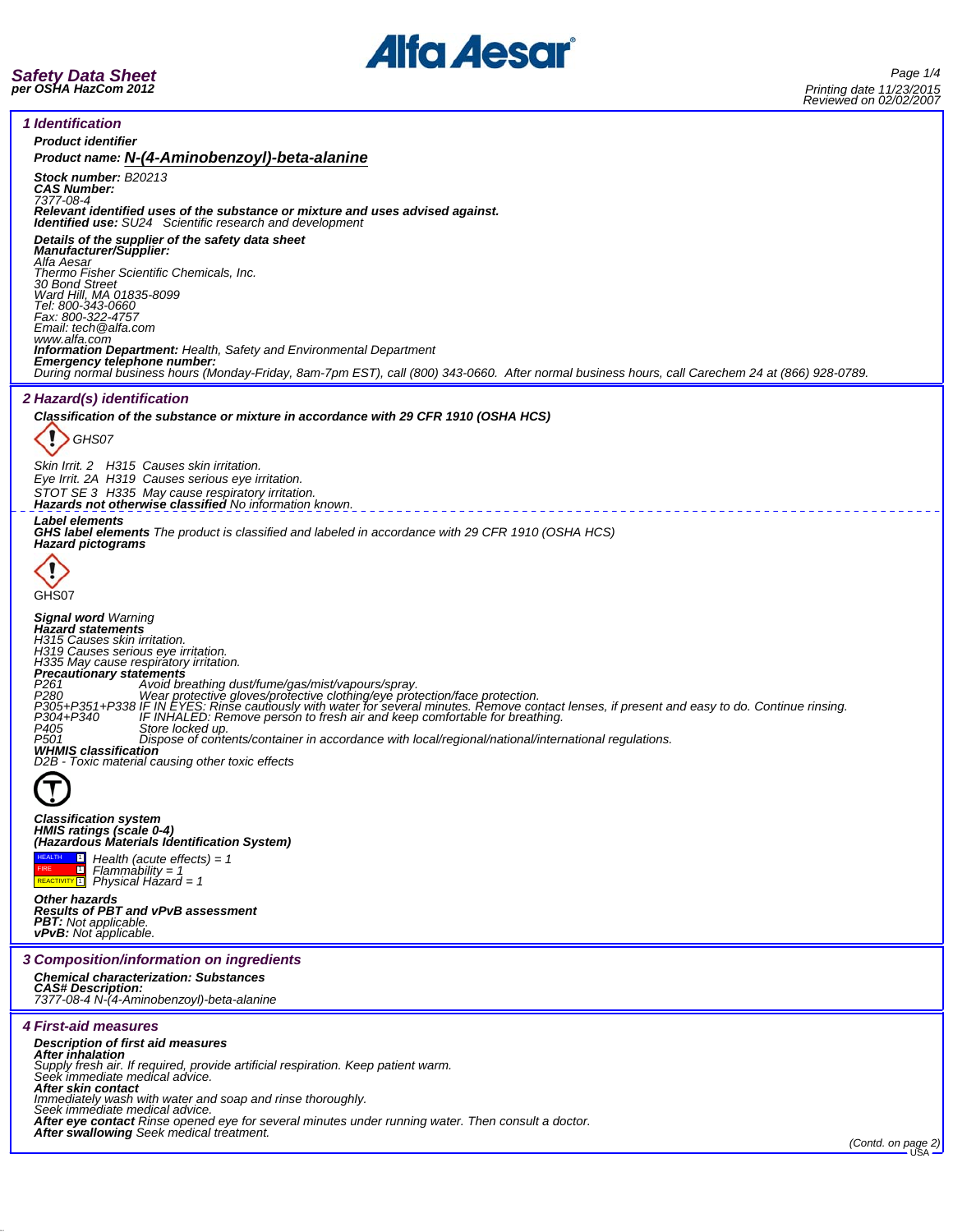## *Product name: N-(4-Aminobenzoyl)-beta-alanine (Contd. of page 1) Information for doctor Most important symptoms and effects, both acute and delayed No further relevant information available. Indication of any immediate medical attention and special treatment needed No further relevant information available. 5 Fire-fighting measures* **Extinguishing media**<br>**Suitable extinguishing agents** Carbon dioxide, extinguishing powder or water spray. Fight larger fires with water spray or alcohol resistant foam.<br>**Special hazards arising from the substance or mixtu** *If this product is involved in a fire, the following can be released:<br>Carbon monoxide and carbon dioxide<br>Nitrogen oxides (NOx)<br>Advice for firefighters Protective equipment: Wear self-contained respirator. Wear fully protective impervious suit. 6 Accidental release measures Personal precautions, protective equipment and emergency procedures Wear protective equipment. Keep unprotected persons away. Ensure adequate ventilation* **Environmental precautions:** Do not allow material to be released to the environment without proper governmental permits.<br>Methods and material for containment and cleaning up: Ensure adequate ventilation.<br>Prevention of sec *See Section 7 for information on safe handling See Section 8 for information on personal protection equipment. See Section 13 for disposal information. 7 Handling and storage Handling Precautions for safe handling* Keep container tightly sealed. ¯<br>Store in cool, dry place in tightly closed containers.<br>Ensure good ventilation at the workplace.<br>**Information about protection against explosions and fires:** No information known. *Conditions for safe storage, including any incompatibilities* Storage<br>Requirements to be met by storerooms and receptacles: No special requirements.<br>Information about storage in one common storage facility: Store away from oxidizing agents.<br>Further information about storage condition *Keep container tightly sealed. Store in cool, dry conditions in well sealed containers. Specific end use(s) No further relevant information available. 8 Exposure controls/personal protection Additional information about design of technical systems: Properly operating chemical fume hood designed for hazardous chemicals and having an average face velocity of at least 100 feet per minute.* Control parameters<br>Components with limit values that require monitoring at the workplace: Not required.<br>Additional information: No data *Exposure controls* Personal protective equipment<br>General protective and hygienic measures<br>The usual precautionary measures for handling chemicals should be followed.<br>Keep away from foodstuffs, beverages and feed.<br>Remove all soiled and contam Check protective gloves prior to each use for their proper condition.<br>The selection of suitable gloves not only depends on the material, but also on quality. Quality will vary from manufacturer to manufacturer. *Eye protection: Safety glasses Body protection: Protective work clothing. 9 Physical and chemical properties Information on basic physical and chemical properties General Information Appearance: Form: Powder Color: Light yellow Odor: Not determined*  $0$ *dor threshold: pH-value: Not applicable. Change in condition Melting point/Melting range: 152-154 °C (306-309 °F) Boiling point/Boiling range: Not determined Sublimation temperature* / start: *Flash point: Not applicable Flammability (solid, gaseous) Not determined. Ignition temperature: Not determined Decomposition temperature: Not determined Auto igniting: Not determined. (Contd. on page 3)*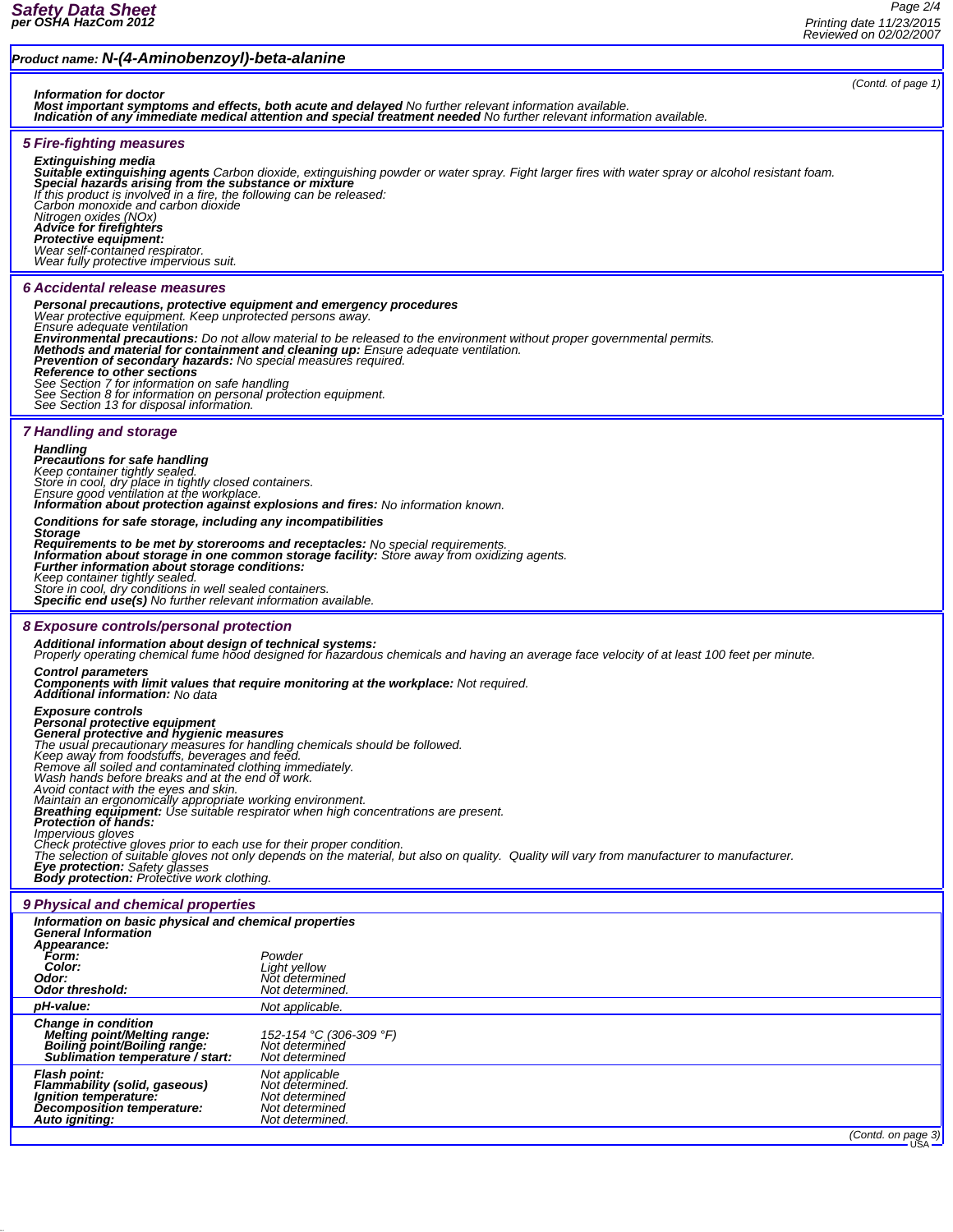## *Product name: N-(4-Aminobenzoyl)-beta-alanine*

| Danger of explosion:                                                                                                                |                                                                                                                                                | (Contd. of page 2) |
|-------------------------------------------------------------------------------------------------------------------------------------|------------------------------------------------------------------------------------------------------------------------------------------------|--------------------|
| <b>Explosion limits:</b>                                                                                                            | Product does not present an explosion hazard.                                                                                                  |                    |
| Lower:<br><b>Upper:</b>                                                                                                             | Not determined<br>Not determined                                                                                                               |                    |
| Vapor pressure:                                                                                                                     | Not applicable.                                                                                                                                |                    |
| <b>Density:</b><br><b>Relative density</b>                                                                                          | Not determined<br>Not determined.                                                                                                              |                    |
| Vapor density                                                                                                                       | Not applicable.                                                                                                                                |                    |
| <b>Evaporation rate</b><br>Solubility in / Miscibility with                                                                         | Not applicable.                                                                                                                                |                    |
| Water:                                                                                                                              | Not determined                                                                                                                                 |                    |
| Partition coefficient (n-octanol/water): Not determined.<br>Viscosity:                                                              |                                                                                                                                                |                    |
| dynamic:                                                                                                                            | Not applicable.                                                                                                                                |                    |
| kinematic:<br><b>Other information</b>                                                                                              | Not applicable.<br>No further relevant information available.                                                                                  |                    |
|                                                                                                                                     |                                                                                                                                                |                    |
| 10 Stability and reactivity                                                                                                         |                                                                                                                                                |                    |
| <b>Reactivity</b> No information known.                                                                                             |                                                                                                                                                |                    |
| Chemical stability Stable under recommended storage conditions.                                                                     | Thermal decomposition / conditions to be avoided: Decomposition will not occur if used and stored according to specifications.                 |                    |
| <b>Possibility of hazardous reactions</b> No dangerous reactions known                                                              |                                                                                                                                                |                    |
| <b>Conditions to avoid</b> No further relevant information available.<br>Incompatible materials: Oxidizing agents                   |                                                                                                                                                |                    |
| Hazardous decomposition products:                                                                                                   |                                                                                                                                                |                    |
| Carbon monoxide and carbon dioxide<br>Nitrogen oxides                                                                               |                                                                                                                                                |                    |
|                                                                                                                                     |                                                                                                                                                |                    |
| <b>11 Toxicological information</b>                                                                                                 |                                                                                                                                                |                    |
| Information on toxicological effects<br><b>Acute toxicity:</b> No effects known.                                                    |                                                                                                                                                |                    |
| LD/LC50 values that are relevant for classification: No data                                                                        |                                                                                                                                                |                    |
| <b>Skin irritation or corrosion:</b> Causes skin irritation.<br>Eye irritation or corrosion: Causes serious eye irritation.         |                                                                                                                                                |                    |
| Sensitization: No sensitizing effects known.<br>Germ cell mutagenicity: No effects known.                                           |                                                                                                                                                |                    |
|                                                                                                                                     | Carcinogenicity: No classification data on carcinogenic properties of this material is available from the EPA, IARC, NTP, OSHA or ACGIH.       |                    |
| Reproductive toxicity: No effects known.                                                                                            |                                                                                                                                                |                    |
| Specific target organ system toxicity - repeated exposure: No effects known.                                                        | Specific target organ system toxicity - single exposure: May cause respiratory irritation.                                                     |                    |
| Aspiration hazard: No effects known.                                                                                                |                                                                                                                                                |                    |
| Subacute to chronic toxicity: No effects known.                                                                                     | <b>Additional toxicological information:</b> To the best of our knowledge the acute and chronic toxicity of this substance is not fully known. |                    |
|                                                                                                                                     |                                                                                                                                                |                    |
| <b>12 Ecological information</b>                                                                                                    |                                                                                                                                                |                    |
| <b>Toxicity</b><br>Aquatic toxicity: No further relevant information available.                                                     |                                                                                                                                                |                    |
| Persistence and degradability No further relevant information available.                                                            |                                                                                                                                                |                    |
| Bioaccumulative potential No further relevant information available.<br>Mobility in soil No further relevant information available. |                                                                                                                                                |                    |
| Additional ecological information:<br>General notes:                                                                                |                                                                                                                                                |                    |
|                                                                                                                                     | Do not allow material to be released to the environment without proper governmental permits.                                                   |                    |
| Avoid transfer into the environment.                                                                                                | Do not allow undiluted product or large quantities to reach ground water, water course or sewage system.                                       |                    |
| <b>Results of PBT and vPvB assessment</b>                                                                                           |                                                                                                                                                |                    |
| PBT: Not applicable.<br><b>vPvB:</b> Not applicable.                                                                                |                                                                                                                                                |                    |
| <b>Other adverse effects</b> No further relevant information available.                                                             |                                                                                                                                                |                    |
|                                                                                                                                     |                                                                                                                                                |                    |
| <b>13 Disposal considerations</b><br><b>Waste treatment methods</b>                                                                 |                                                                                                                                                |                    |
|                                                                                                                                     | <b>Recommendation</b> Consult state, local or national regulations to ensure proper disposal.                                                  |                    |
| Uncleaned packagings:<br><b>Recommendation:</b> Disposal must be made according to official regulations.                            |                                                                                                                                                |                    |
|                                                                                                                                     |                                                                                                                                                |                    |
| <b>14 Transport information</b><br>Not a hazardous material for transportation.                                                     |                                                                                                                                                |                    |
| <b>UN-Number</b>                                                                                                                    |                                                                                                                                                |                    |
| DOT, IMDG, IATA                                                                                                                     | None                                                                                                                                           |                    |
| UN proper shipping name<br>DOT, IMDG, IATA                                                                                          | None                                                                                                                                           |                    |
| Transport hazard class(es)                                                                                                          |                                                                                                                                                |                    |
| DOT, ADR, IMDG, IATA                                                                                                                |                                                                                                                                                |                    |
| Class                                                                                                                               | None                                                                                                                                           |                    |
| Packing group                                                                                                                       |                                                                                                                                                |                    |
| DOT, IMDG, IATA<br><b>Environmental hazards:</b>                                                                                    | None<br>Not applicable.                                                                                                                        |                    |
| Special precautions for user                                                                                                        | Not applicable.                                                                                                                                |                    |
|                                                                                                                                     | Transport in bulk according to Annex II of MARPOL73/78 and the IBC Code Not applicable.                                                        |                    |
| Transport/Additional information:                                                                                                   | Not dangerous according to the above specifications.                                                                                           |                    |
|                                                                                                                                     |                                                                                                                                                | (Contd. on page 4) |
|                                                                                                                                     |                                                                                                                                                |                    |